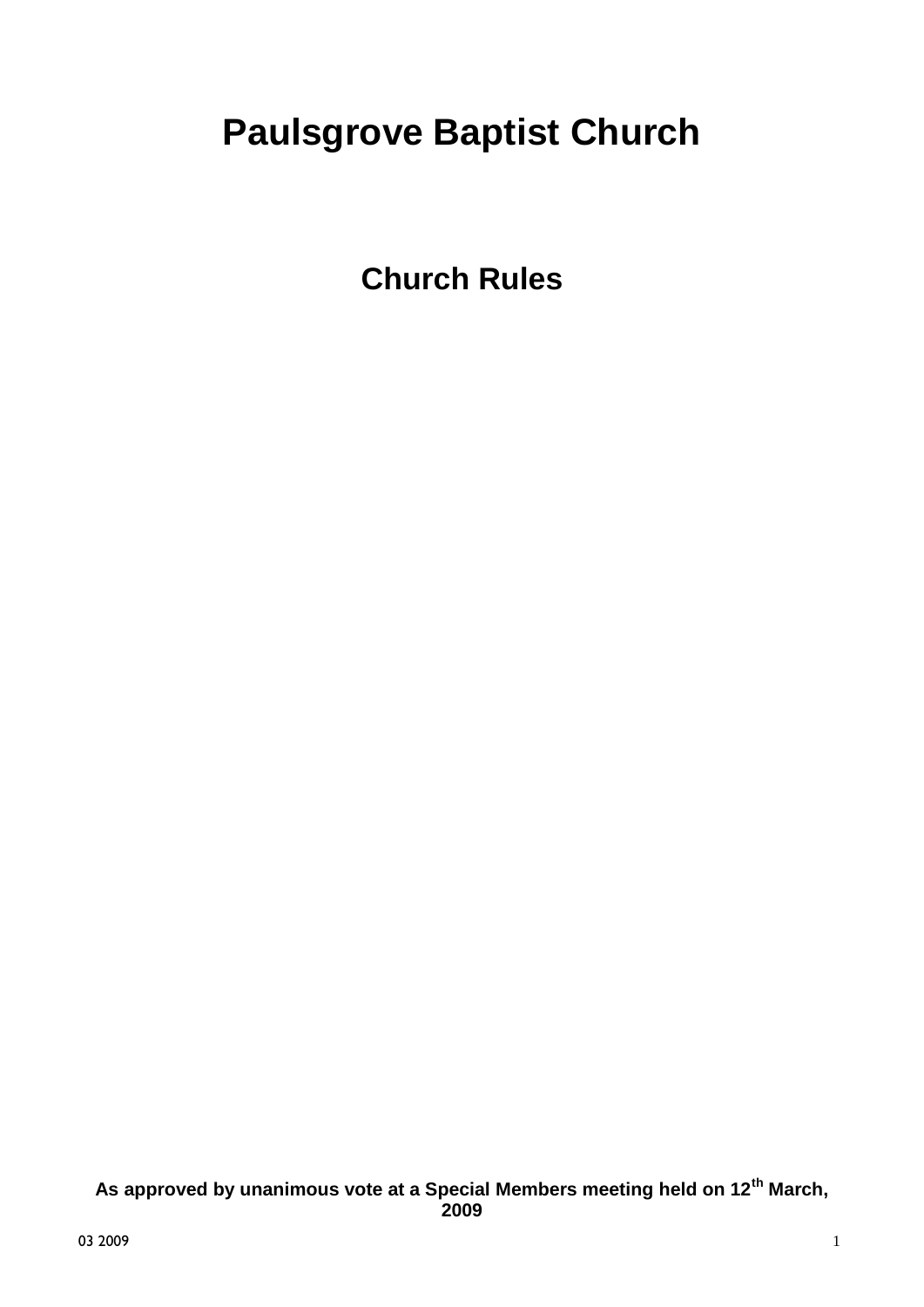# *Index to Church Rules*

### **Part 1- Principles for Trust Purposes**

# **Part 2- Rules for the Internal Governance of the Church**

- 2.1 Members and Membership
	- 2.1.1 Membership
	- 2.1.3 Admission to Membership
	- 2.1.6 Suspension from Membership
	- 2.1.8 Termination of Membership
- 2.2 Baptism
- 2.3 The Lord's Supper
- 2.4 Church
	- 2.4.2 Pastor
	- 2.4.3 Elders
- 2.5 Deacons
- 2.6 Disciplinary Procedure
- 2.7 Church Business Meetings
- 2.8 Voting
- 2.9 Church Property
- 2.10 Amendment of The Rules
- 2.11 Closure of the Church

Appendix I Basis of Faith

Appendix 2 Disqualification of Trustees *—* S72 Charities Act 1993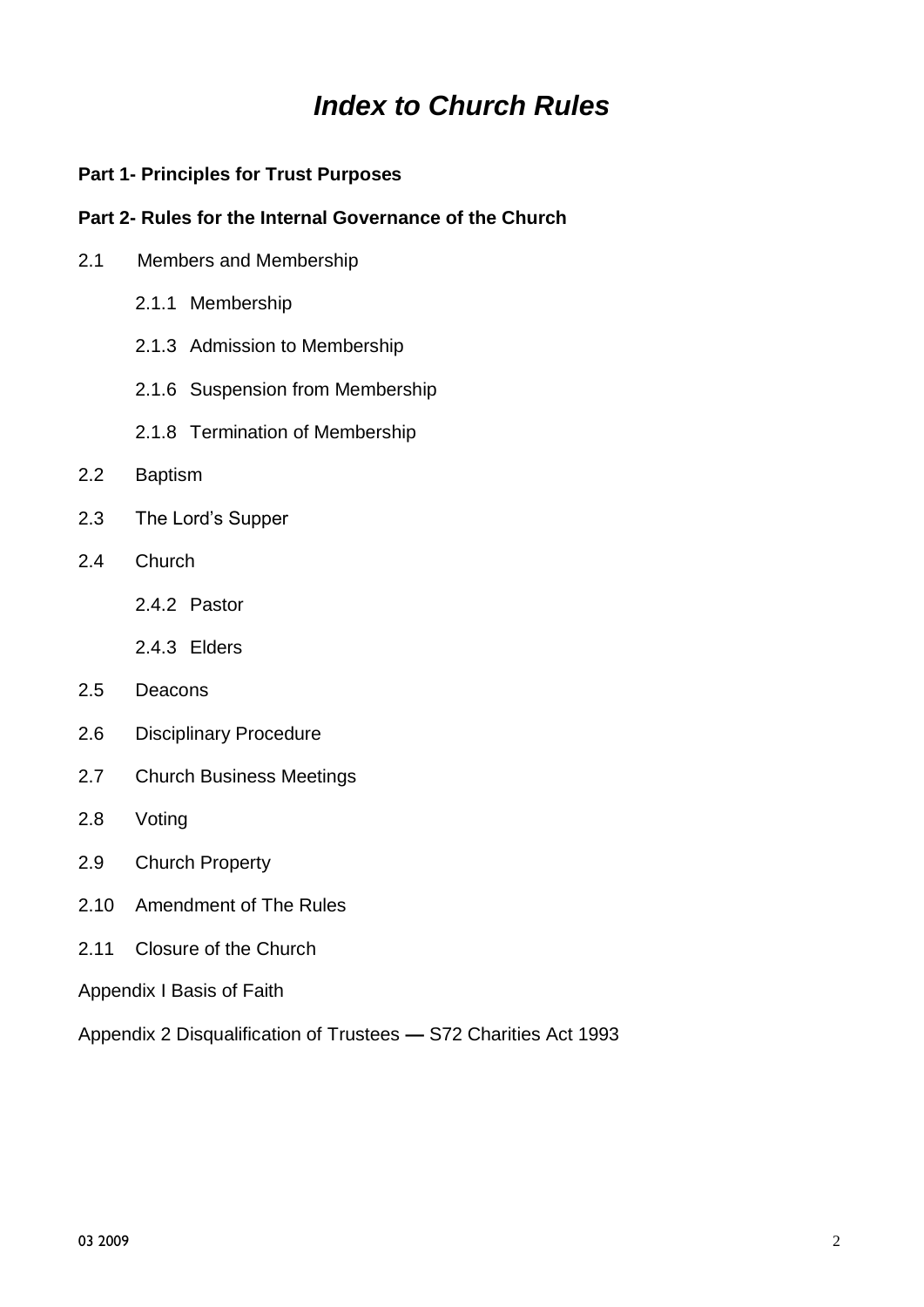# **PAULSGROVE BAPTIST CHURCH RULES**

#### **Part 1- Principles for Trust Purposes**

- 1.1 The Church is established under a Constitution dated 1965 which contains the main legal provisions governing the Church, its purpose and Basis of Faith, its powers and the use of any property owned by the Church. For ease of reference the Basis of Faith is set out in Appendix 1. The Constitution appoints The Fairburn Trust as Holding Trustee and the Church Officers as the Managing Trustees.
- 1.2 The Constitution contains provision for the meetings of the Church Officers meeting as the Managing Trustees. These provisions are the minimum requirements for their meetings. They stipulate the following:
- 1.2.1 There shall be not less than 3 Church Officers.
- 1.2.2 The Chairman of their meetings shall be appointed by the Church Officers and shall have a casting vote.
- 1.2.3 They shall meet not less than 4 times a year.
- 1.2.4 A quorum shall consist of at least one half of the Church Officers.
- 1.2.5 Written minutes of their meetings shall be maintained.
- 1.2.6 The Pastor, other Pastoral Workers and Church Workers, if any, may be remunerated from church funds provided those paid are not more than one half of the number of Church Officers, but they must not be present in the Church Officers' meetings whenever their salary or financial benefits are discussed.
- 1.2.7 Subject to 1.2.6 above no Church Officer shall receive any financial benefit from the church funds in connection with his service as an Officer, other than the reimbursement of expenses incurred in carrying out his duties as an Officer or reimbursement of costs of the purchase of goods or services supplied to or for the Church.
- 1.2.8 Legal rules calling for the disqualification of trustees and therefore Church Officers.
- 1.3 The Constitution also contains provisions for its amendment.
- 1.4 These Rules set out the practices of the Church and its method of internal governance, none of which are contrary to any of the provisions of the Constitution referred to in 1.1 above.

#### 1.5 Practices

- 1.5.1 Baptism The Members of the Church agreed, in adopting these Rules, that the mode of baptism to be practised is that of believer's baptism by immersion in Name of the Father, the Son and the Holy Spirit, upon open confession of repentance and faith in the Lord Jesus Christ. (Matthew 28:19-20; Acts 2:38,41; Romans 6:3,4; Acts 8), but on the recommendation of the Elders an alternative mode may be applied where this is felt appropriate. It is recognised that baptism is not an issue that should divide the church of Christ.
- 1.5.2 The Lord's Supper the Members of the Church agreed in adopting these Rules that, whilst it is desirable that all who partake of the Lord's Supper should have been baptised as believers in obedience to the teaching of the Scriptures, all those who profess to know the Lord Jesus Christ as their own personal Saviour will be welcome to partake of the Lord's Supper.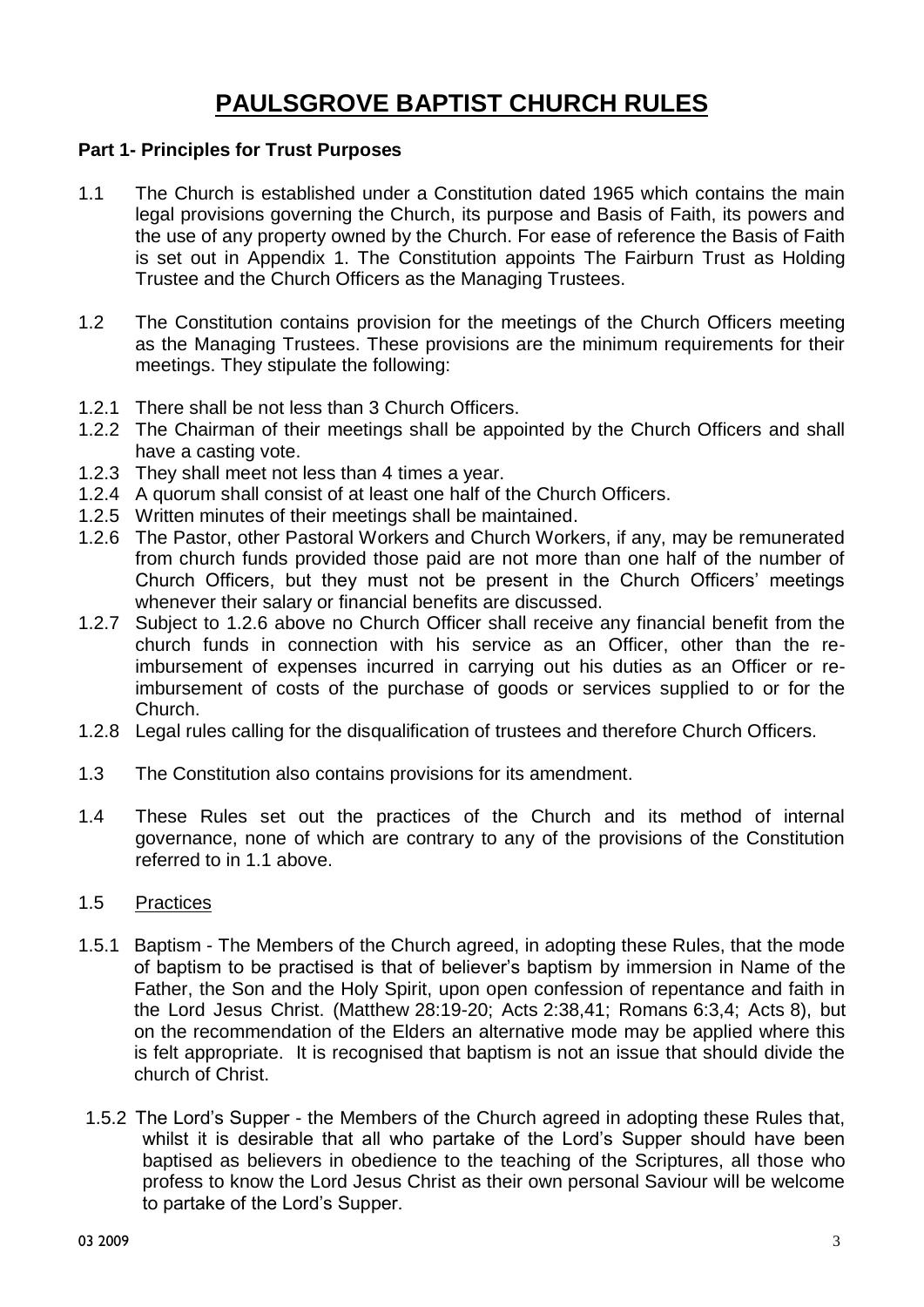- 1.5.3 Amendment to this Rule 1.5 shall only be permitted where the provisions of Rule 2.10. have been satisfied.
- 1.6 These Rules were initially adopted by the Members on  $12<sup>th</sup>$  March 2009 Any amendments since that date will have been approved as provided for under Rule 2.10. Any new Member, including the Pastor and his wife, to be appointed under Rule 2.1 must confirm in writing their wholehearted agreement to the Basis of Faith and acceptance of the provisions of these Rules in their entirety before their admission to membership.

### **Part 2- Rules for the Internal Governance of the Church**

#### **2.1 Members and Membership**

- 2.1.1 Members of the Church shall be those persons who have confirmed in writing their unreserved agreement to the Basis of Faith and their acceptance of these Rules in their entirety and whose Membership has been approved and has not been suspended or terminated, all in accordance with the provisions of this Rule 2.1.
- 2.1.2 Membership brings with it certain privileges and responsibilities. The privileges are identified as membership of the local Body of Christ in all its work and worship, to be able to partake in discussing and agreeing the way in which the local church should move forward and fulfil its Biblical role in the local community and the benefit of Pastoral care. Each of these privileges brings with it the additional responsibilities to participate in the work of the Church and its activities, to regularly attend meetings, to bear each other up before the Lord in prayer, and to share in the financial needs of the Church; all to be done within the confidentiality of Church membership.

#### **Admission to Membership**

- 2.1.3 A person may apply to the Eldership to become a Member of the Church and that application, if thought fit, laid before the Members at Church Meeting for their approval.
- 2.1.4 The Pastor and his wife shall be received into Membership on the taking up of his appointment as Pastor subject to their compliance with Rule 2.1.1.
- 2.1.5 The Church Secretary shall maintain a written register of all Church Members.

#### **Suspension from Membership**

- 2.1.6 A Member may be suspended from Membership where the disciplinary procedure set out in Rule 2.6 has been followed and the Members approve such a course of action at a General Church Meeting.
- 2.1.7 While a Member is suspended he or she will have no right to receive notices of any Church Meeting or to attend and vote at any such meeting, nor will they be entitled to attend the Lord's Supper without the approval of the Church Officers, unless and until their suspension is rescinded and they are restored to full Membership.

#### **Termination of Membership**

2.1.8 A Member may voluntarily resign by submitting in writing a letter to that effect to the Church Secretary.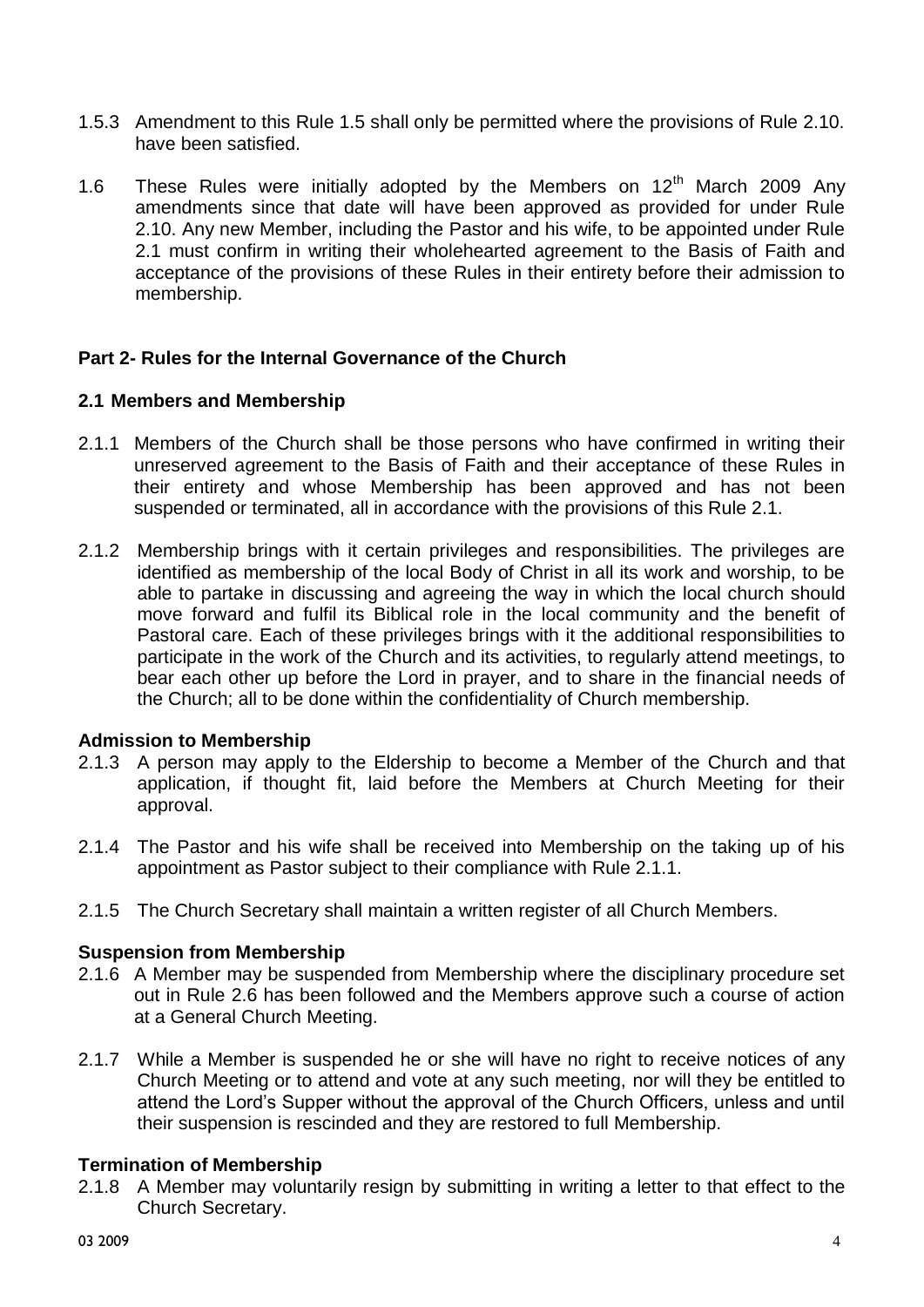- 2.1.9 A Member may be removed from Membership by the application of the disciplinary procedure set out in Rule 2.6.
- 2.1.10 A Member shall be removed from Membership where they are unable to confirm in writing their unreserved agreement to the Basis of Faith and acceptance of these Rules in their entirety when asked to do so.
- 2.1.11 The Pastor and his wife shall automatically cease to be Members upon his termination of office as Pastor unless they wish to remain in the Church and the Church agrees to that effect at a General Church Meeting.
- 2.1.12 A person whose Membership has been terminated pursuant to Rules 2.1.9 or 2.1.10 will not be entitled to attend the Lord's Supper unless otherwise approved by the Eldership.

#### **2.2 Baptism**

- 2.2.1 Rule 1.5 sets out the view of the Church with regard to Baptism.
- 2.2.2 Any person wishing to be baptised shall submit their request to the Eldership who will arrange for two of their number to interview the applicant. The representatives shall report back to a meeting of the Eldership and within their report will be any recommendation as to the mode of Baptism if it is not to be by immersion.
- 2.2.3 An applicant who is to be baptised will be required to give testimony to their faith before the baptism.

#### **2.3 The Lord's Supper**

- 2.3.1 The Lord's Supper is to be celebrated in thanksgiving for the Son of God who loved us and gave himself for us. It is a service of remembrance of, and communion with, the risen Lord by those who have been saved.
- 2.3.2 The Lord's Supper shall be celebrated at least once a month. The table shall be open to all who truly believe in the Lord Jesus Christ and know Him as their own personal Saviour .

#### **2.4 Church Officers**

- 2.4.1. The duly appointed and/or elected Elders as set out below are the Officers of the Church and are the Trustees of the trust governing the Church, other than the property, which is governed by the trust deed referred to in Rule 1.1. Under English law certain persona are not allowed to be a trustee. Appendix 2 sets out the exclusions and these must apply, even though the Church may wish to appoint such a person an Officer, unless the Charity Commission has otherwise agreed in writing.
- 2.4.2. There shall not be fewer than 3 Church Officers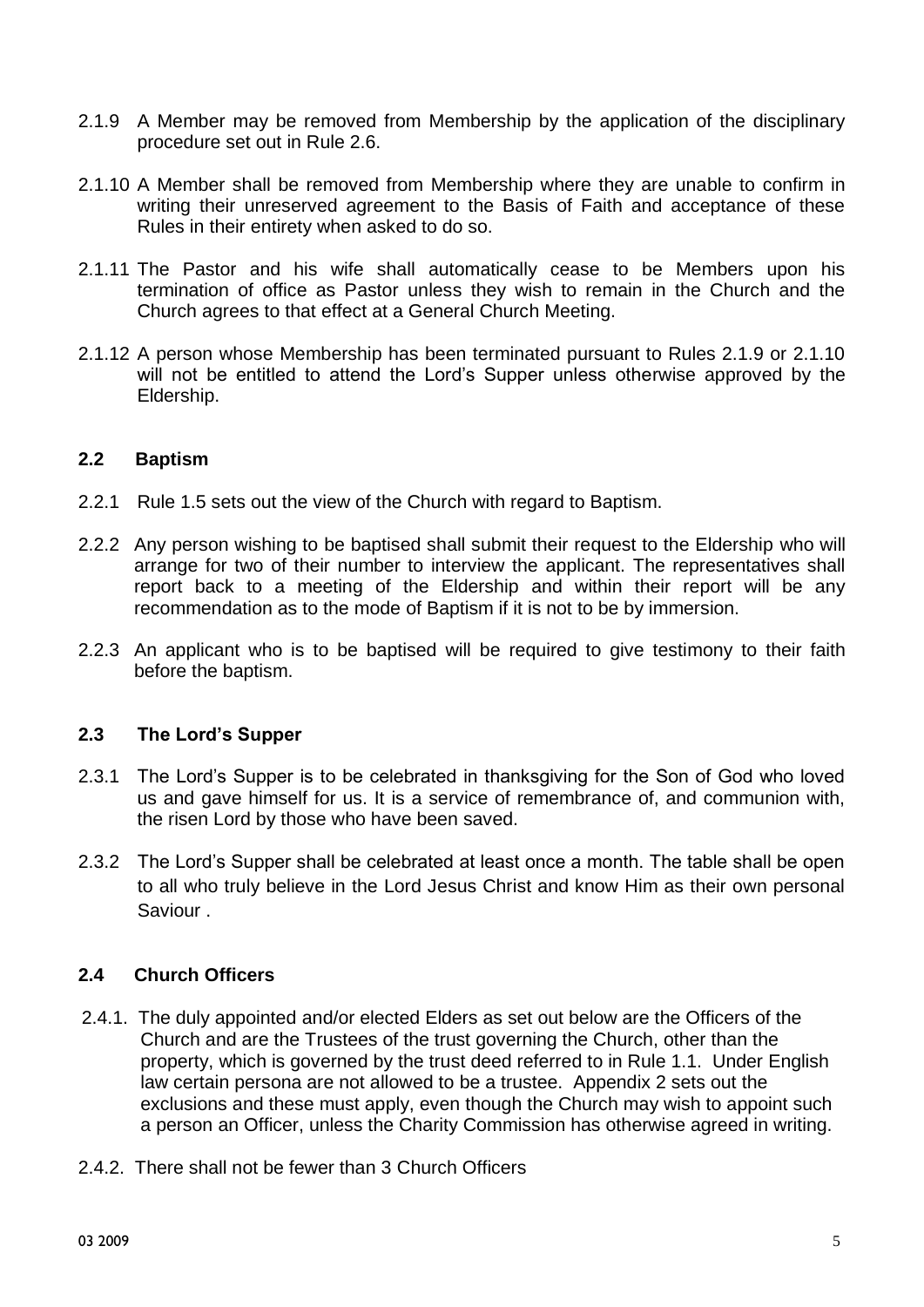2.4.2.1 The sole governor of the church is the Lord Jesus Christ, as the Head of the Body. (Isaiah 9:6,7; Ephesians 1:22,23)

- 2.4.2.2 The one infallible means by which He governs His church is the Word of God, the Bible.
- 2.4.2.3 Christ's government is exercised in local churches through the duly appointed officers who teach and apply the Holy Scriptures, namely Elders who are variously described in the Bible as 'bishops', 'elders' or 'overseers' or pastor/teachers' according to the particular function of the office to which the reference is being made. (Acts 20:17-28; 1 Timothy 3:1-7; Titus 1:5-9; 1 Timothy 5:17; 1 Thessalonians 5:12,13; 1 Peter 5:1-5; Hebrews 13:17; Acts 14:23)
- 2.4.2.4 Elders are assisted in attending to the affairs of the church by Deacons and the Elders may rely on the Deacons' expertise on matters such as finance, risk assessment and other issues they deem appropriate. (Philippians 1:1; Acts 6:1-6; 1 Timothy 3:8-13)

# **2.4.3 Rules**

### *Function – the responsibilities of the Eldership include:*

- 2.4.3.1 To have oversight of the local church. Overall authority is committed to them and no decision or policy may be implemented which does not meet with their approval. (1 Thessalonians 5:12,13; 1 Timothy 5:17; Hebrews 13:17; 1 Peter 5:2-5; Acts 16:4)
- 2.4.3.2 Church-wide vision casting and strategy.
- 2.4.3.3 To pastor or shepherd the flock which is the local church. This means to feed and strengthen it with the Word of God, to guard the Church from error and false teaching, to oversee the church discipline process, and to ensure that each Member receives appropriate pastoral care.
- 2.4.3.4 To teach which, though part of shepherding the flock is put separately because of its importance. All Elders must understand and be able explain the core doctrines of the church as revealed in the Bible, but not all need to be able to preach. (1 Timothy 3:2; Titus 1:9; 1 Timothy 5:17)
	- All teaching materials used in the church and all literature distributed by its ministries must be approved by the Elders.
	- All speakers invited to address meetings and groups within the church must have the Elders' approval.
- 2.4.3.5 To recommend an annual budget to the Membership.
- 2.4.3.6 An Elder shall have the right to attend any meeting of the church, or any meeting of any ministry or group of the church.

# *Qualifications*

2.4.3.7 The qualifications for an Elder are laid down in 1 Timothy 3:1-7 and Titus 1:7-9. The Eldership must be comprised of qualified men. (1 Timothy 2:12)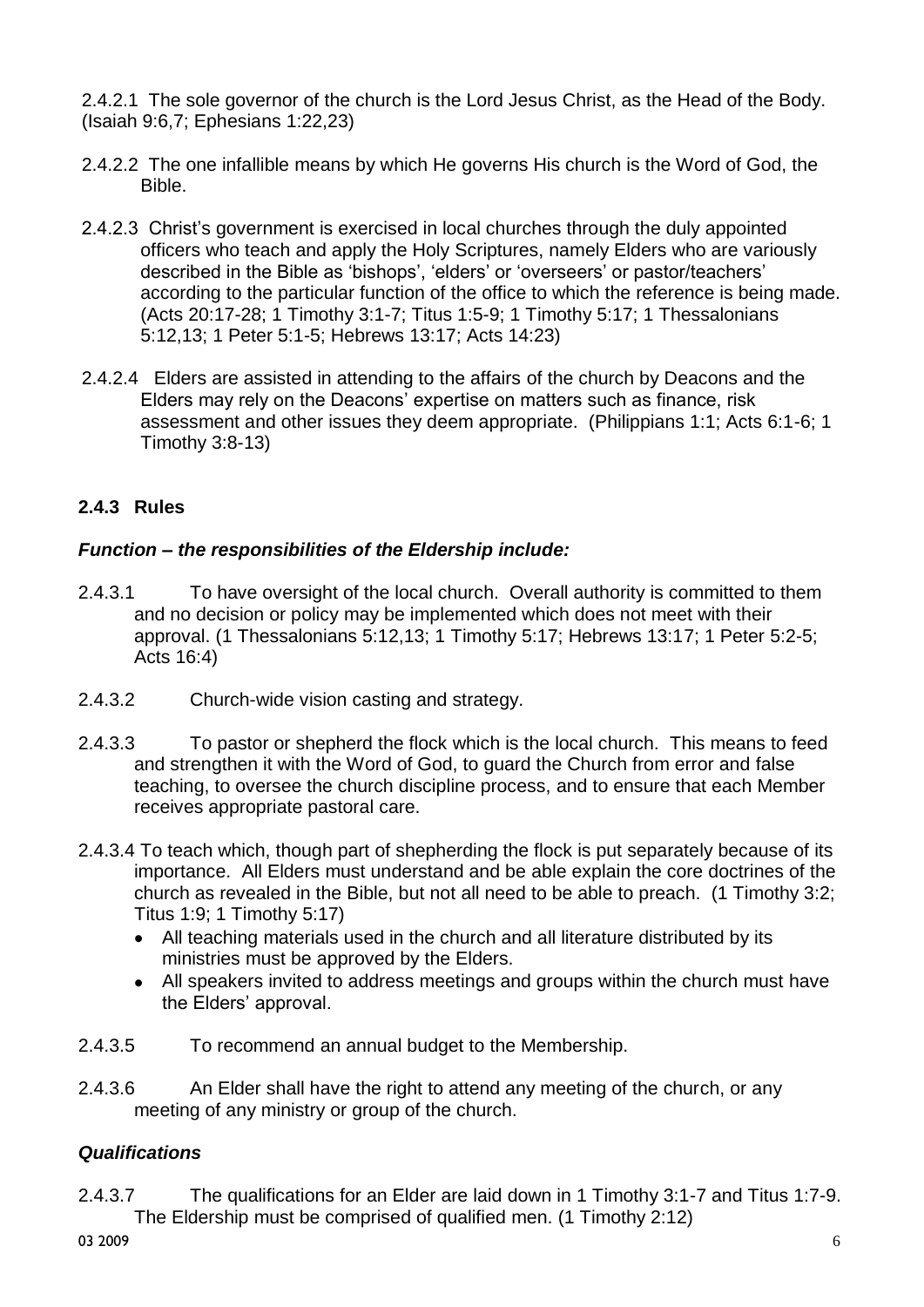# *Appointment*

- 2.4.3.8 Elders shall be nominated and appointed by the existing Elders and shall normally have been Members for a minimum of one year.
- 2.4.3.9 The Elders must have the confidence of the church otherwise they cannot function in a Biblical manner, for they must not exercise their authority "by constraint, but willingly" not domineering over the flock. Thus they must command the respect of the church and then be accepted. (1 Peter 5:3)
- 2.4.3.10 The name of any men, therefore, whom the Elders wish to appoint to the office of Elder must be brought before the church that a vote of confidence may be given through a Special Resolution. Only those who receive such affirmation shall be appointed.

#### *Review of appointment and removal*

- 2.4.3.11 Each Elder shall stand for re-election after 3 years, except the paid Elders who are subject to the provisions of 2.4.4.3 to 2.4.4.7.
- 2.4.3.12 In the event of an accusation being made against an Elder, in most circumstances, it must be brought in the first instance by at least 2 members, to the other Elders. This will be reviewed by the Church Officers and an appropriate response be made.

# **2.4.4 Rules**

# *Function*

- 2.4.4.1 The regular ministry of the Bible should be committed to one or more Elders who shall, wherever possible, be financially supported. (1 Timothy 5:17; 1 Corinthians 9:3-14; Galatians 6:6; Revelation 1:20)
- 2.4.4.2 He or they shall be known as the "Pastor", Other paid Eldership positions will be given a title appropriate to their designated ministry.

# *Appointment*

- 2.4.4.3 Any Pastoral position shall be nominated and appointed by the Elders.
- 2.4.4.4 If a situation arises where there is no serving Pastor, the Elders shall appoint another of their number to act as "Presiding Elder" until another Pastoral appointment is made. If there are no other Elders, the Diaconate shall appoint a "Presiding Deacon". Such appointment in either event shall require the confirmation of the church Membership by a Special Resolution.
- 2.4.4.5 If any paid Church Officer should wish to resign, 3 months notice must be given. However, at the discretion of the Church Officers, this period of notice may be waived.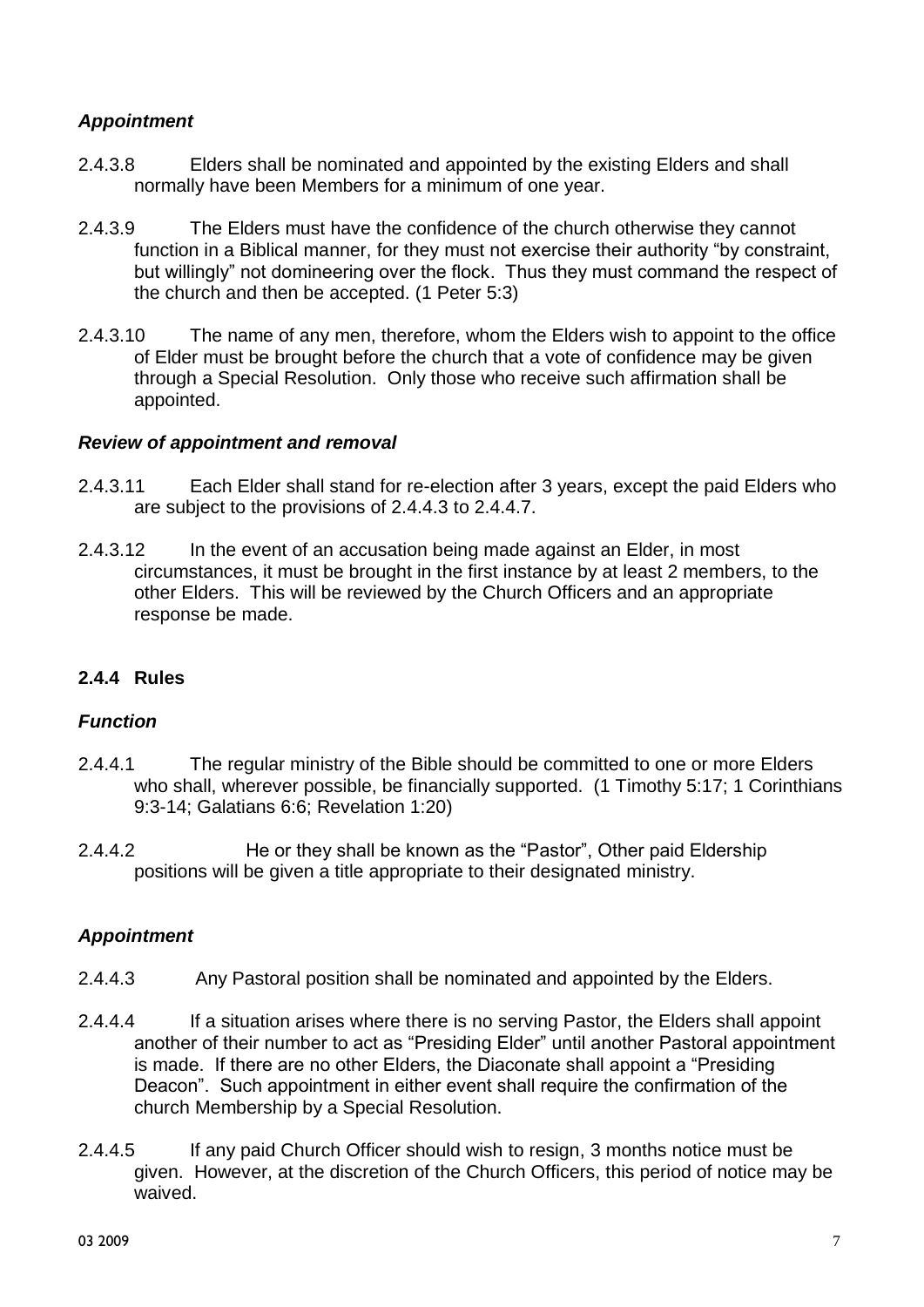- 2.4.4.6 Similarly, if the dismissal of a paid Church Officer is confirmed by a Special Resolution of the church, he shall be given either 3 months written notice or the equivalent of three months financial support (at the level paid up to that time) in lieu. In special circumstances at the discretion of the Church Officers, this period of notice may be extended. The same conditions apply where the Church Officers deem it advisable for reasons such as laid down in Rule 2.6.7.
- 2.4.4.7 The remuneration and material support of the paid Church Officers and any other servants of the church shall be determined by the non-paid Church Officers or by a committee set up by the Church Officers and shall be reviewed at least once a year. (1 Timothy 5:17,18; Galatians 6:6)

### *Meetings*

- 2.4.5 The Church Officers shall meet not less than 4 times a year.
- 2.4.6 The Chairman or any 2 of the Church Officers may call a meeting at any time.
- 2.4.7 A Quorum at a Church Officers meeting shall consist of at least one half of the Church Officers.
- 2.4.8 The Church Officers shall appoint one of their number to be Chairman.
- 2.4.9 The Chairman shall have a casting vote.
- 2.4.10 At least one weeks written notice shall be given to all Church Officers on any meeting and of the business to be conducted at the meeting unless all the Church Officers agree to waive these requirements.
- 2.4.11 Written minutes shall be maintained of Church Officers Meetings.

#### *Remuneration of Church Officers*

- 2.4.12 Any Pastor or Church Employee may be paid reasonable remuneration relative to their duties in connection with the Church notwithstanding that they are Church Officers provided that not more than one half of all the Church Officers are remunerated. A Church Officer shall be absent from any part of an Officer's meeting where any term of his employment of remuneration or that of any connected person is being discussed and determined and must not vote on the subject.
- 2.4.13 Church Officers shall be entitle to receive reimbursement for expenses incurred in the carrying out to their duties and for the costs of the supply of goods or services purchased for the use of the Church.
- 2.4.14 A Church Officer may receive reasonable and proper remuneration for goods or service he provides to the Church provided that:
	- They shall actually be required by the Church;
	- He shall have fully disclosed to the other Church Officers the interest which he has in and any benefit he may derive, either directly or indirectly, from the supply;
	- He shall be absent from any discussion on and shall not vote upon any matter connected with the supply of such goods or services; and,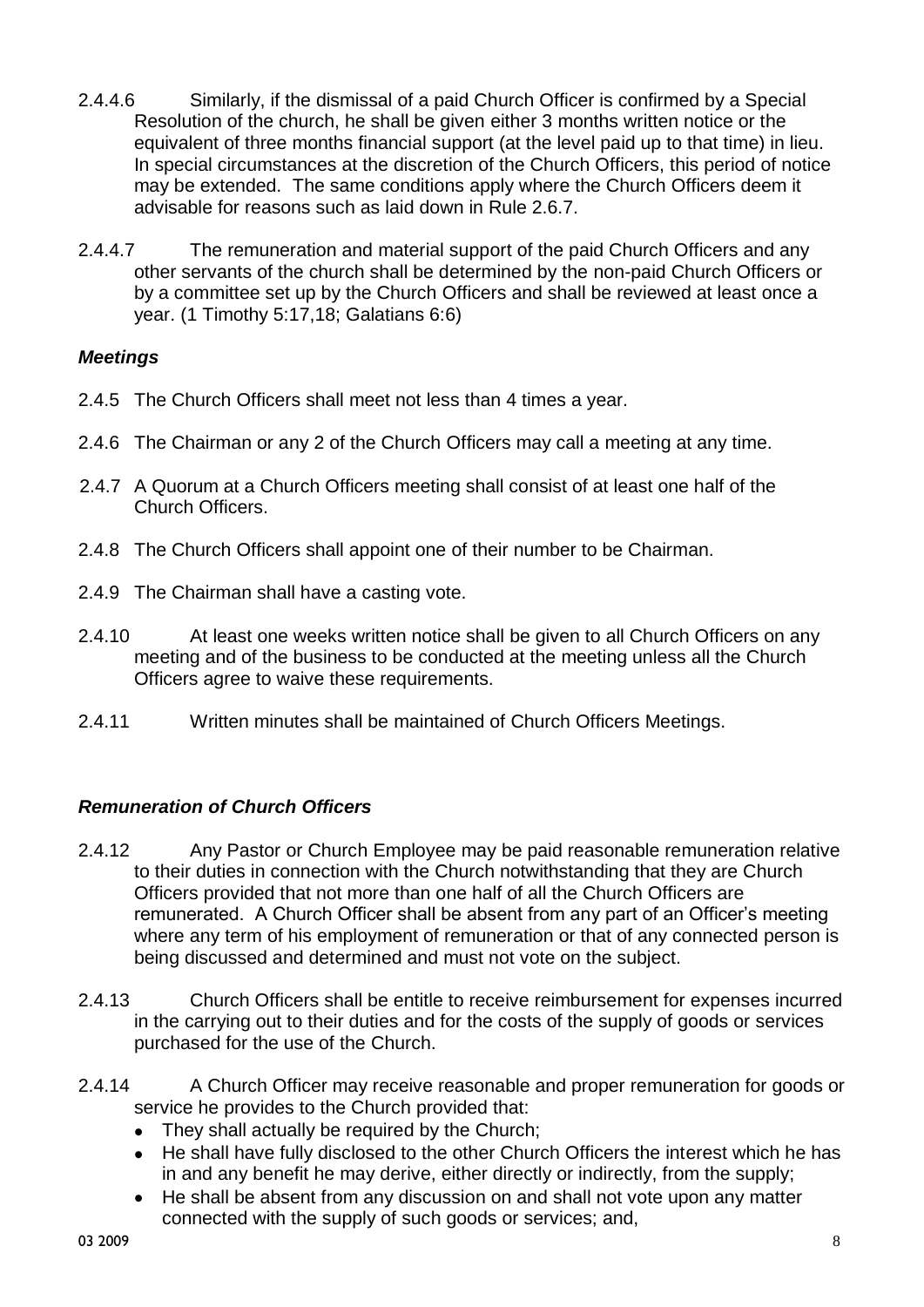- The arrangements shall be approved by the majority of the other Church Officers who must be satisfied that the arrangements are advantageous to the purposes of the Church.
- 2.4.15 No Church Officer shall acquire any property of goods belonging to the Church without the prior written approval of the Charity Commission.

# **2.5 Deacons**

# *Function*

- 2.5.1.1 The function of the Deacons is to relieve the Elders of administrative and logistics responsibilities which could include leading specific ministries of the church, the collection and allocation of money, secretarial duties, caring for the poor and needy by practical help, and the care and maintenance of all property and materials connected with the church. The Deacons thus seek by all possible means to enable the Eldership to concentrate on the duties of their office, i.e. the overall government of the church, pastoral oversight and teaching. (Acts 6:1-6)
- 2.5.1.2 Deacons shall generally be appointed for a specific task or ministry.
- 2.5.1.3 Some Deacons may be employed by the Church and shall be known as Church Workers or an appropriate job title.

### *Qualifications*

2.5.2 The qualifications for Deacons are described in 1 Timothy 3:8-13. In addition, Acts 6:3 states that they must be "of good repute, full of the Spirit and of wisdom".

# *Appointment*

- 2.5.3.1 Deacons shall be nominated and subsequently appointed, contingent upon 2.5.3.3 by the existing Church Officers and shall normally have been members for at least one year.
- 2.5.3.2 The Deacons must have the confidence of the local church otherwise they cannot function in a Biblical manner, for they must not exercise their authority "by constraint, but willingly" not domineering over the flock. Thus they must command the respect of the church and then be accepted.
- 2.5.3.3 The name of any men or women, therefore, whom the Church Officers wish to appoint to the office of Deacon, must be brought before the church that a vote of confidence may be given through a Special Resolution. Only those who receive such a vote shall be appointed.

#### *Review of appointment and removal*

- 2.5.4.1 Each Deacon, other than Church Workers, shall stand for re-election after 3 years.
- 2.5.4.2 In the event of a charge made against a Deacon the same rules for possible removal apply as for an Elder as outlined in 2.4.3.12.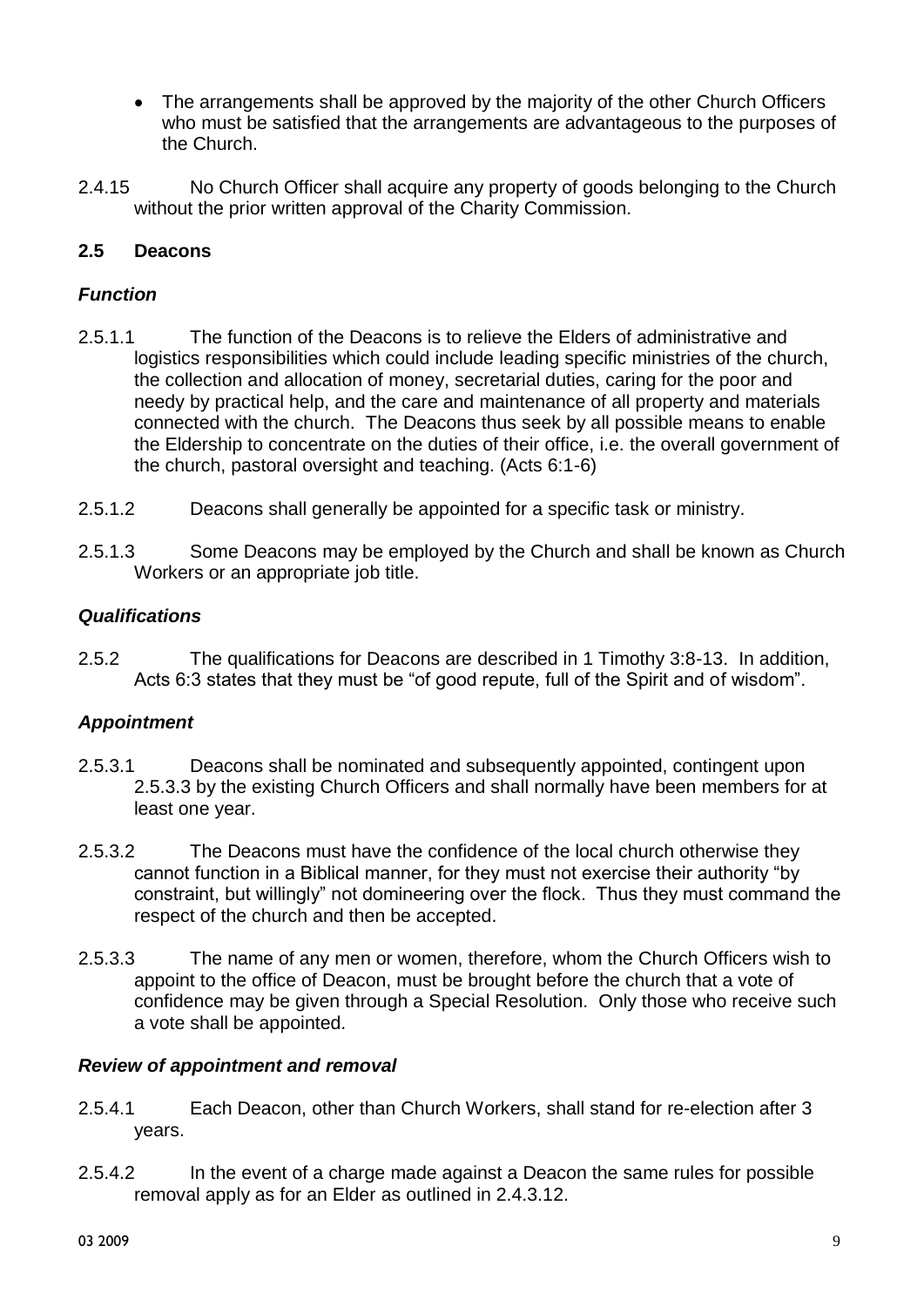# *Elder/Deacon Meetings*

- 2.5.5.1 Deacons shall meet the Elders as requested.
- 2.5.5.2 The Elders may invite all Deacons to a combined Elder/Deacon meeting which shall be known as Leadership Team Meetings.

#### *Church Secretary and Church Treasurer*

- 2.5.6.1 The Church Officers shall appoint from among the Elders or Deacons a Church Secretary and a Church Treasurer.
- 2.5.6.2 The Church Secretary shall be responsible for the preparation of notices of any General or Special Church Meetings and the issuing of all papers and reports to be presented to such meetings. Members shall deliver to the Church Secretary any notice of items of business to be discussed at a Church Meeting in sufficient time to enable them to be circulated to all Members before the Meeting.
- 2.5.6.3 The Church Treasurer shall be responsible for maintaining the accounts of the Church. Any Member holding any church funds shall account for those funds to the Church Treasurer together with such explanations and documentary evidence as will enable him to incorporate the figures into the church accounts.

#### **2.6 Disciplinary Procedure**

- 2.6.1 The procedure set out in this Rule 2.6 shall be followed where any Member is accused of immorality, disunity, failure to accept the Basis of Faith or any other action or behaviour that brings dishonour to the name of the Lord.
- 2.6.2 The Elders should be informed where it is believed this procedure should be followed due to a Member's views or behaviour. Where such a report is received or where they themselves believe such a situation to exist Elders shall appoint two of their number to meet with the Member to enquire into the matter and report the facts to a meeting of the Church Officers following which they may put a resolution to the Members at a General Church Meeting that the person be suspended or removed from Membership
- 2.6.3 Where a Member has been absent from the services of public worship on Sundays for more than six months the Elders shall appoint two of their number to interview that person and if no valid reason, in their judgement, is given for the absence then they may recommend to the Church Officers that a resolution be put to the Members at a General Church Meeting that the person be suspended or removed from Membership.
- 2.6.4 Where a Member has been suspended the Church Officers shall ensure that they review the situation at least at six monthly intervals.
- 2.6.5 The Member concerned shall be entitled to make such representations as he or she wishes at any meeting of the Elders or Members where his or her possible suspension or removal from Membership is discussed.
- 2.6.6 The Member shall be informed of the decision of the Members by the Church Secretary and the register of Members amended accordingly where suspension or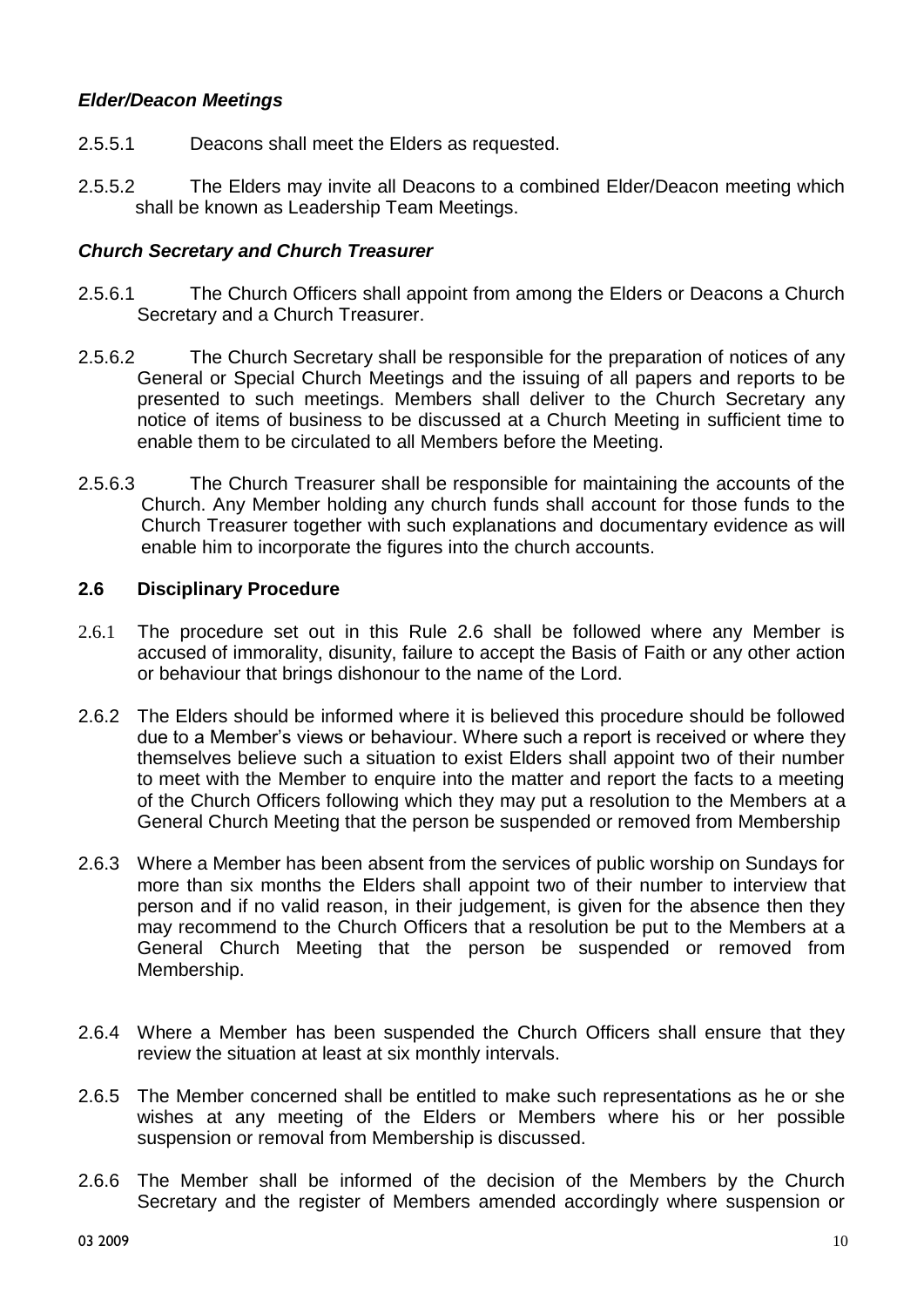termination of Membership is to be applied.

2.6.7 The Church Officers may feel that there are reasons for seeking to terminate the Pastor's appointment other than immorality, disunity or no longer adhering to the Basis of Faith or behaviour that brings dishonour to the name of the Lord. If this is so then this is not to be considered a disciplinary termination and the Church Officers should follow the provisions set out in Rule 2.4.2

### **2.7 Church Business Meetings**

- 2.7.1. General Church Meetings shall be held at least four times a year on dates determined by the Church Officers. A quorum shall be 50% of the Church Members. The Church Officers shall appoint one of their number to be Chairman of any General Church Meeting. If no Officer is prepared or is not available to act as Chairman then the Members attending the Meeting may appoint a Chairman from amongst their number by a simple majority of those voting.
- 2.7.2. One of the General Church Meetings shall be the Annual General Meeting and there shall not be more than 15 months between any two such meetings. The Church Officers shall present their Annual Report and the Annual Accounts of the church funds at the Annual General Meeting. The Chairman of the Church Officers, or failing him another Church Officer agreed by the Church Officers, shall be the Chairman of the Annual General Meeting.
- 2.7.3. Meetings may be called by at least one third of the Church Members and such meetings will be Special Church Meetings. The Chairman of a Special Church Meeting shall be such person as is elected by a simple majority of the Members present at the beginning of the meeting and voting. Only business set out in the notice calling the meeting can be discussed at a Special Church Meeting.
- 2.7.4. Subject to the provisions of Rule 2.10.3 at least two weeks' notice in writing shall be given to all Members of any General or Special Church Meeting. The Notice will set out the business to be discussed at that meeting. The Chairman of a General Church Meeting shall determine whether or not to permit any other item of competent business to be discussed but not if it requires a vote of the Members. Failure to be able to give notice to individual Members because they are out of the country or away from the Church on holiday or for any other reason shall not constitute failure to give proper notice under this Rule.

# **2.8 Voting**

- 2.8.1. Unless otherwise set out in these Rules all votes at a General or Special Church Meeting shall be carried by a simple majority of those Members present and voting in favour of the proposal.
- 2.8.2 No proxy votes shall be permitted.
- 2.8.3 A secret ballot may be held on any item where a vote is to be taken where the Chairman agrees or where 20% of the Members present at the Meeting so request. Only those Members present at the Meeting shall be entitled to vote unless a summary of the discussions surrounding the resolution is prepared and circulated to all Members.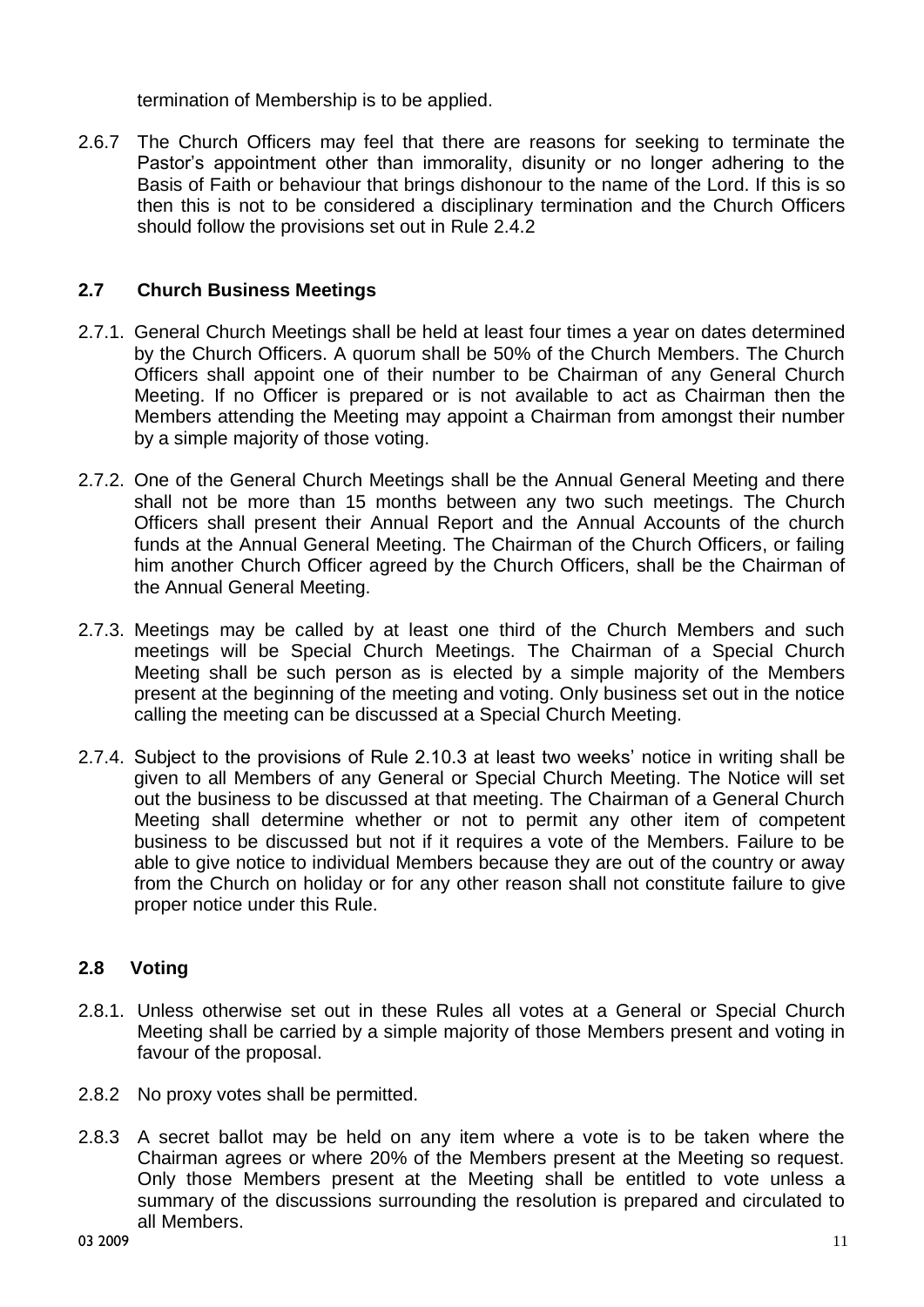# **2.9 Special Resolutions**

- 2.9.1 The expenditure of large sums of money, major policy decisions, the election of Deacons, the approval of the appointment of Elders and any other matters specified as such in the Church Rules shall be brought to the church membership by Special Resolution.
- 2.9.2 The Church Officers shall decide what constitutes a "large sum of money" or "major policy decision".
- 2.9.3 Notice of the terms of a Special Resolution must be circulated by the Church Officers to all Members at least 21 days before the date set for the meeting.
- 2.9.4 For a Special Resolution to be passed, it shall require a majority of at least two thirds of the vote cast unless otherwise stated in the Church Rules. A ballot shall be deemed invalid if less than half of the Membership vote.
- 2.9.5 Any Member may propose a Special Resolution on any other matter to the Church Officers who shall decide whether it shall be put to the Church or not.
- 2.9.6 If, however, the Member can show that the proposed Special Resolution has the support of at least one third of the Church Membership the Church Officers shall be required to process it as at 2.9.3 and2.9.4 above.

### **2.10 Church Property**

- 2.10.1 The Constitution governing the Church lays down the uses to which property owned or leased by the Church may be used. These uses are widely drawn. The Church Officers are required to ensure that no use of the property is outside the provisions of the Constitution. Where a new meeting on a regular basis is proposed the Church Officers are expected to seek the approval of the Members at a General Church Meeting to the proposed meeting. If the property is to be used by third parties who are not Members then the Church Officers must seek the approval of the Members to that use prior to any agreement with the third party(ies). The approval of the Holding Trustee is required to any proposed use of the property by third parties.
- 2.10.2 Where the Church wishes to buy new property or sell existing property the Holding Trustee, as the registered title holder of property for the Church, will require a resolution of the Members approving the Church Officers' recommendation for that transaction.
- 2.10.3 No alcoholic drink or smoking shall be allowed on the premises.

#### **2.11 Amendment of the Rules**

2.11.1 Other than Rules 1.1 and 1.2 of Part 1, any Rule can be amended by the Managing Trustees under the authority of a resolution of the Members of the Church approving such a change at a General Church Meeting, provided that the proposed amendment shall not be such as would cause the Church to lose its charitable status. Rules 1.1 and 1.2 can only be amended where the provisions of the Constitution referred to in those Rules have been amended.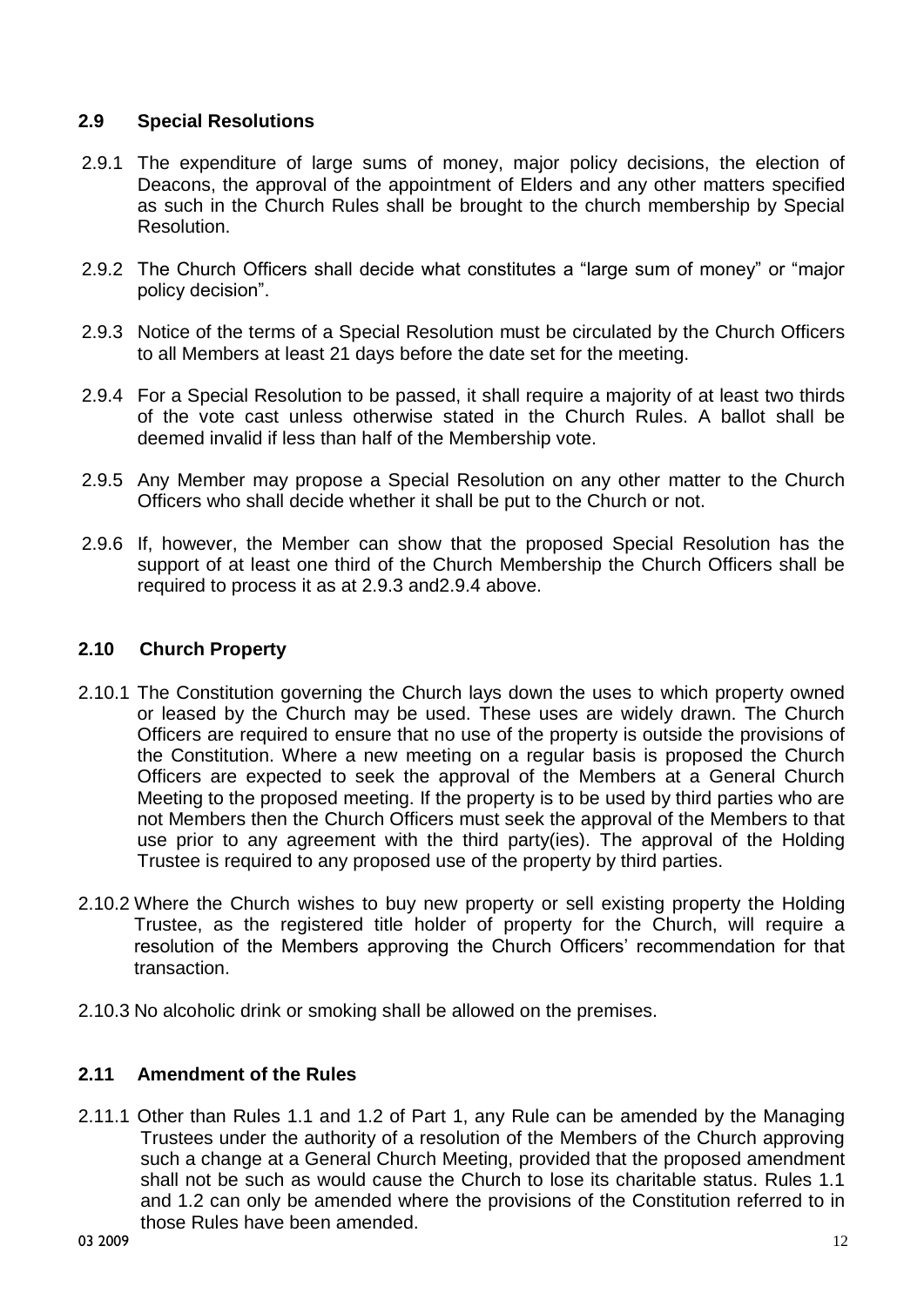- 2.11.2 A majority of 75% of those Members present at the Church Meeting and voting in favour is required to approve a proposed amendment to any Rule excepting Rule 1.5 where a majority of 90% is required and Rules 1.1 and 1.2 where the amendment will automatically follow the amendment of the Constitution without the need for a vote.
- 2.11.3 Notice of any proposed amendment together with the specific wording of the proposed change must be given in writing to all Church Members at least 3 weeks before the meeting at which the proposal will be put to the vote. Failure to be able to give notice to individual Members because they are out of the country or away from the Church on holiday or for any other reason shall not constitute failure to give proper notice under this Rule.
- 2.11.4 No amendment may be made under this Rule to any provision of the Constitution, including the Basis of Faith, to any other trust deeds in relation to the Church property, or be such as would be contrary to any provision in the Constitution.

# **2.12 Closure of the Church**

2.12.1 In the event of the Members of the Church resolving to close the Church the remaining Church Officers shall apply the funds to meet all outstanding liabilities. Sufficient funds must be retained to meet the insurance and maintenance costs for any property until such time as it is sold, or otherwise disposed of. The remaining funds shall be distributed in accordance with the provisions of the Constitution.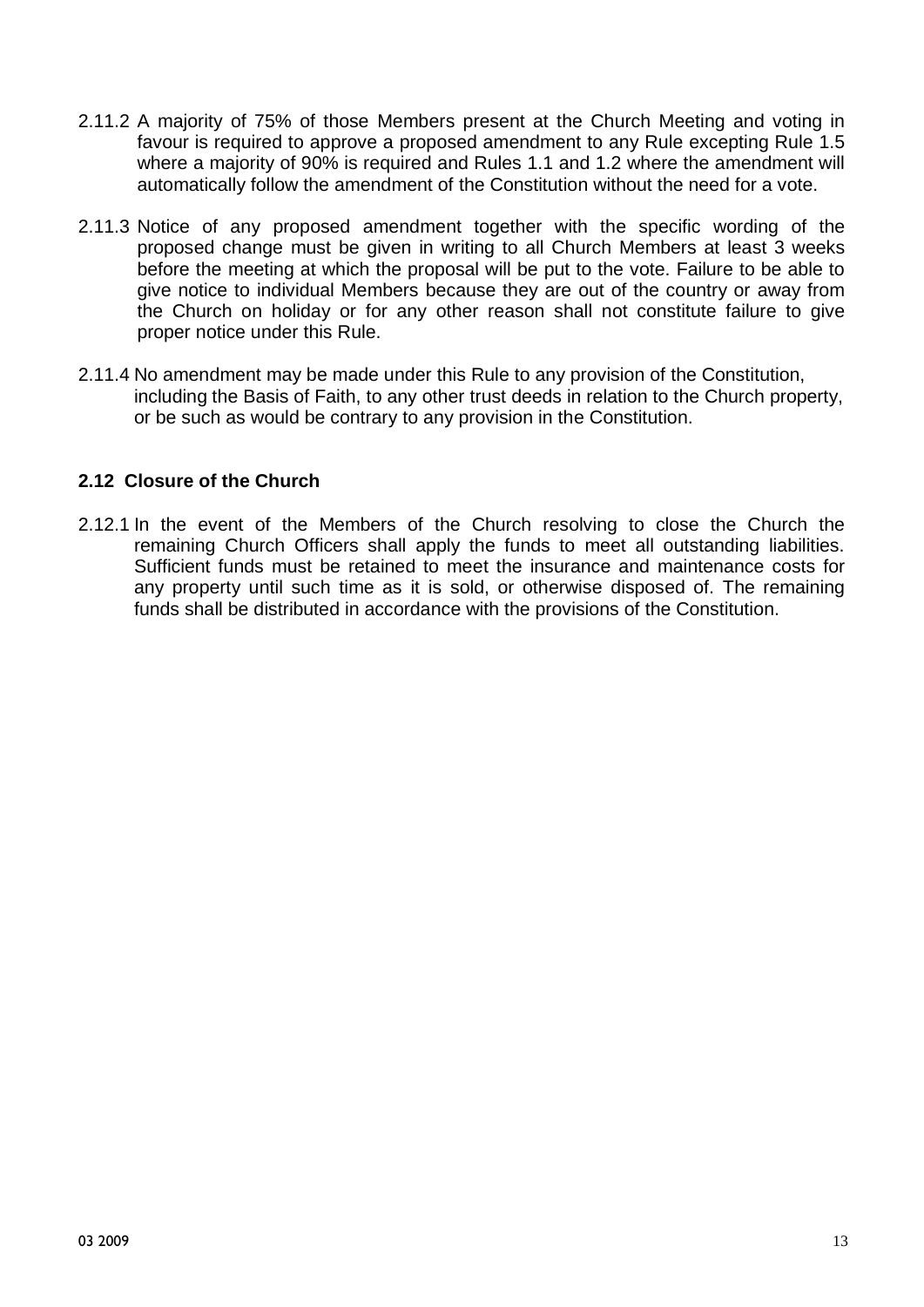APPENDIX 1

# **BASIS OF FAITH**

### **God**

There is one God, who exists eternally in three distinct, but equal, persons: the Father, the Son and the Holy Spirit. God is unchangeable in his holiness, Justice, wisdom and love. He is the almighty Creator, Saviour and Judge who sustains and governs all things according to his sovereign will for his own glory.

# **The Bible**

God has revealed himself in the Bible, which consists of the Old and New Testaments alone. Every word was inspired by God through human authors, so that the Bible as originally given is in Its entirety the Word of God, without error and fully reliable in fact and doctrine. The Bible alone speaks with final authority and is always sufficient for all matters of belief and practice.

#### **The Human Race**

All men and women, being created in the image of God, have inherent and equal dignity and worth. Their greatest purpose is to love, worship and obey God. As a result of the fall of our first parents, every aspect of human nature has been corrupted and all men and women are without spiritual life, guilty sinners and hostile to God. Every person is therefore under the just condemnation of God and needs to be born again, forgiven and reconciled to God in order to know and please Him.

### **The Lord Jesus Christ**

The Lord Jesus Christ is fully God and fully man. He was conceived by the Holy Spirit, born of a virgin, and lived a sinless life in obedience to the Father. He taught with authority and all his words are true. On the cross he died in the place of sinners, bearing God's punishment for their sin, redeeming them by his blood. He rose from the dead and in his resurrection body ascended into heaven where he is exalted as Lord of all. He intercedes for his people in the presence of the Father.

#### **Salvation**

Salvation is entirely a work of God's grace and cannot be earned or deserved. It has been accomplished by the Lord Jesus Christ and is offered to all in the gospel. God in his love forgives sinners whom he calls, granting them repentance and faith. All who believe in Christ are justified by faith alone, adopted into the family of God and receive eternal life.

#### **The Holy Spirit**

The Holy Spirit has been sent from heaven to glorify Christ and to apply his work of salvation. He convicts sinners, imparts spiritual life and gives a true understanding of the Scriptures. He dwells in all believers, brings assurance of salvation and produces Increasing likeness to Christ. He builds up the Church and empowers its members for worship, service and mission.

#### **The Church**

The universal Church is the body of which Christ is the head and to which all who are saved belong It is made visible in local churches, which are congregations of believers who are committed to each other for the worship of God, the preaching of the Word, the administering of Baptism and Communion, for pastoral care and discipline, and for evangelism. The unity of the body of Christ is expressed within and between churches by mutual love, care and encouragement. True fellowship between churches exists only where they are faithful to the gospel.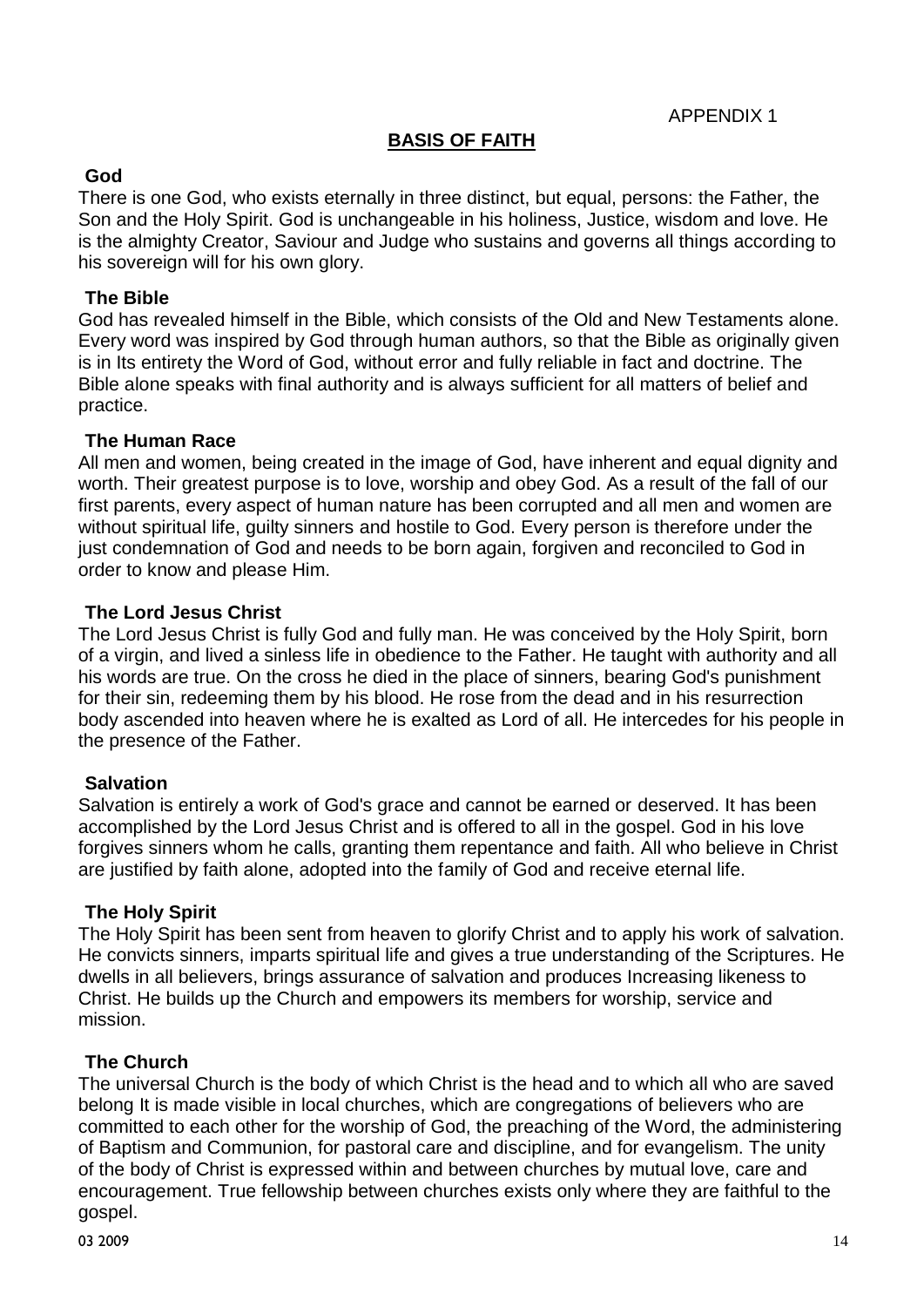#### **Baptism and Communion**

Christ has given Baptism and Communion to the churches as visible signs of the gospel. Baptism is a symbol of union with Christ and entry into his Church but does not impart spiritual life. Communion is a commemoration of Christ's sacrifice offered once for all and involves no change in the bread and wine. All its blessings are received by faith.

#### **The Future**

The Lord Jesus Christ will return in glory. He will raise the dead and judge the world in righteousness. The wicked will be sent to eternal punishment and the righteous will be welcomed into a life of eternal joy in fellowship with God. God will make all things new and will be glorified forever.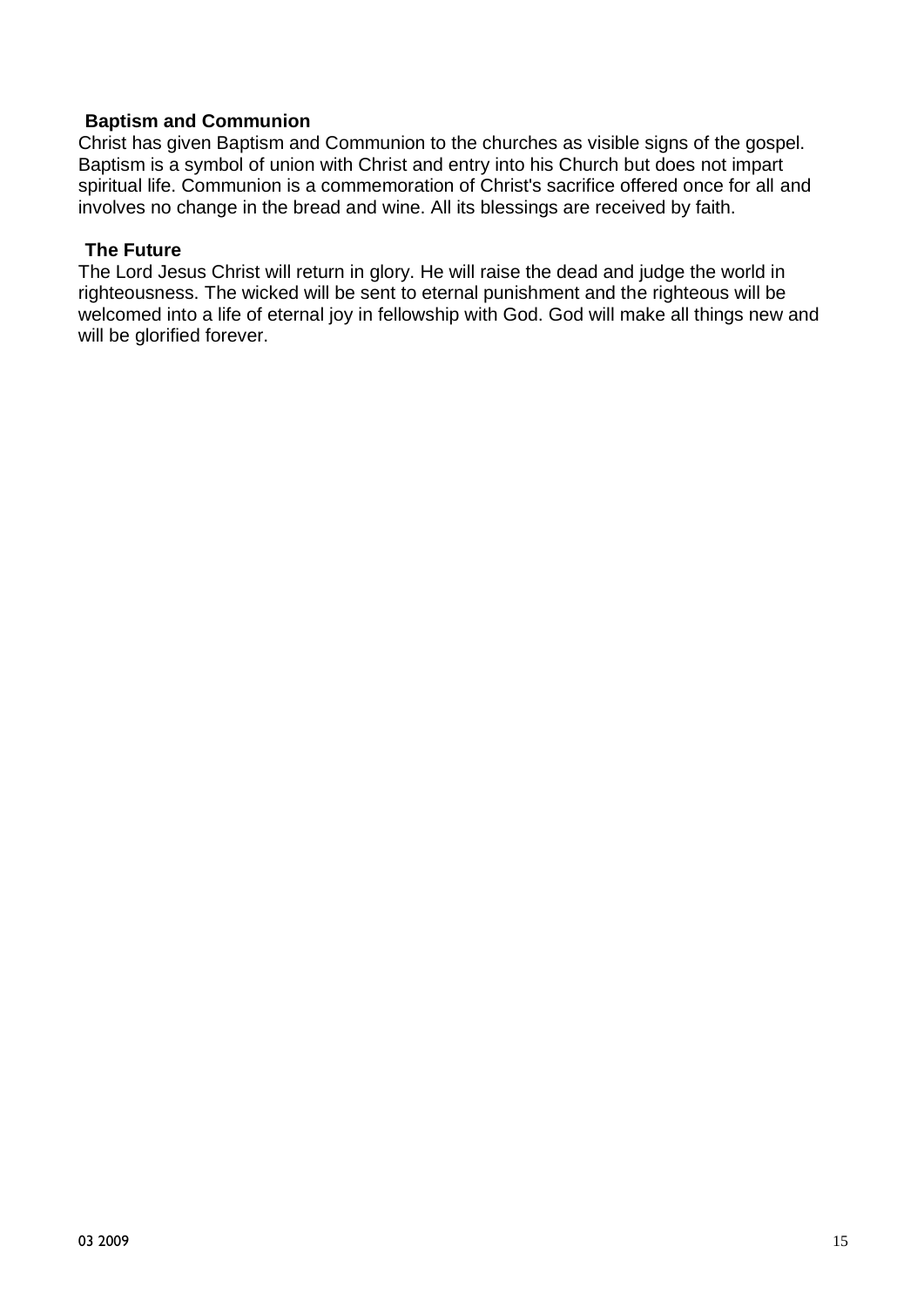# **CHARITIES ACT 1993, SECTION 72— DISQUALIFICATION OF TRUSTEES**

A person is disqualified from being a trustee *(of any charity)* under Section 72 of the Charities Act 1993 if:

- a) he or she has been convicted of any offence involving dishonesty or deception;
- b) he or she has been adjudged bankrupt or sequestration of his/her estate has been awarded and (in either case) he/she has not been discharged;
- c) he or she has made a composition or arrangement with, or granted a trust deed for, his/her creditors and has not been discharged in respect of it;
- d) he or she has been removed from the office of charity trustee by an order of the Charity Commissioners or of the High Court on the grounds of any misconduct or mismanagement in the administration of the charity for which he/she was responsible or to which he/she was privy, or which he/she by his/her conduct contributed to or facilitated;
- e) he or she has been removed under Section 7 of the Law Reform (Miscellaneous Provisions)(Scotland) Act 1990 from being concerned in the management or control of any body; or
- f) he or she is subject to a disqualification order made under the Company Director's Disqualification Act 1986 or the Insolvency Act 1986.

The Charity Commission has discretionary power to waive the disqualification and they must be approached with the facts and their written approval sought.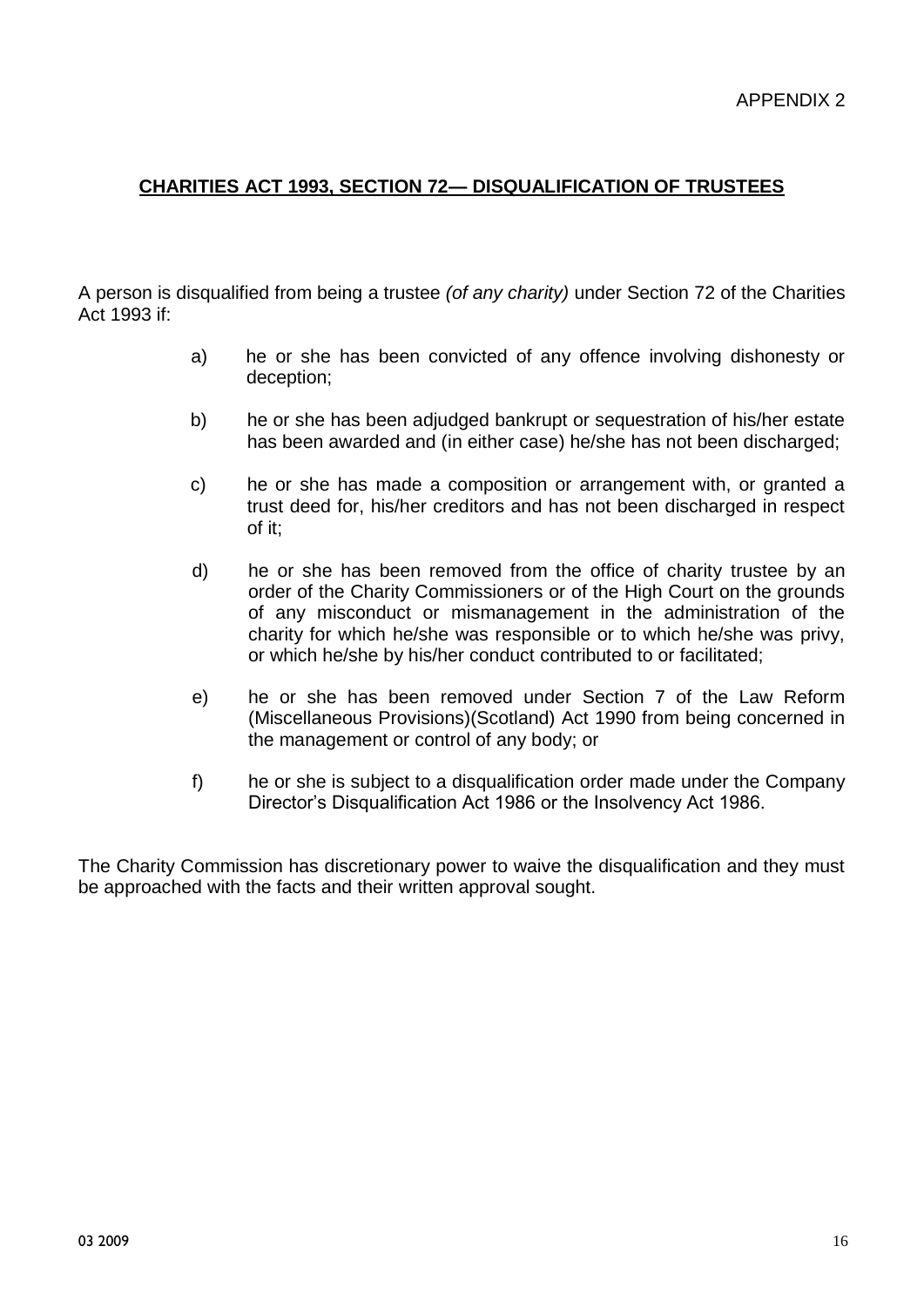# **PAULSGROVE BAPTIST CHURCH**

#### *Notes for those considering application for membership*

The Bible teaches that the Church is the whole company of believers in Christ, those who have repented of their sin and have received the Lord Jesus by faith, and who have personally committed their lives to Him as their Lord and Saviour. (1 John 1:9, John 1:12, Eph. 2:19-22). Membership of a local church is only appropriate for those who have taken this step of faith and commitment.

Scripture also teaches that a believer should be baptised. (Matt. 28:19, Acts 2:38)

Membership also involves other responsibilities:-

- 1. Regular attendance at Sunday worship. (Acts 20:7, Heb. 10:25)
- 2. Regular personal prayer and Bible study. (2 Tim 3:15-17, Phil. 4:6)
- 3. Regular attendance, when possible, at the main weekday meeting of the church for prayer, Bible study and fellowship. (Acts 1:14, 2:42)
- 4. Sharing in the life, work and witness of the local church. (Rom. 1:16, 1 Cor. 15:58)
- 5. Regular giving to the local church and the Lord's work in general. (1 Cor. 16:2, 2 Cor. 9:6-7)
- 6. The showing of Christian love and concern, both for the members of the church family and for the community at large. (John 13:35, 1 Thess. 3:12)
- 7. An endeavour to live a life consistent with the faith we profess. (Rom. 6:1-2, Eph. 4:1)
- 8. Regular attendance at the Lord's Supper the pattern of frequency being a matter for the individual member to decide. (Acts 2:42, 20:7)

The Statement of Faith in the Rules has been adopted as the doctrinal basis to which applicants for membership of Paulsgrove Baptist Church are asked to give their wholehearted assent. Should you wish to discuss any particular clause with an Elder please notify the church secretary.

The Rules of the church are enclosed and you are asked to study them before applying for membership.